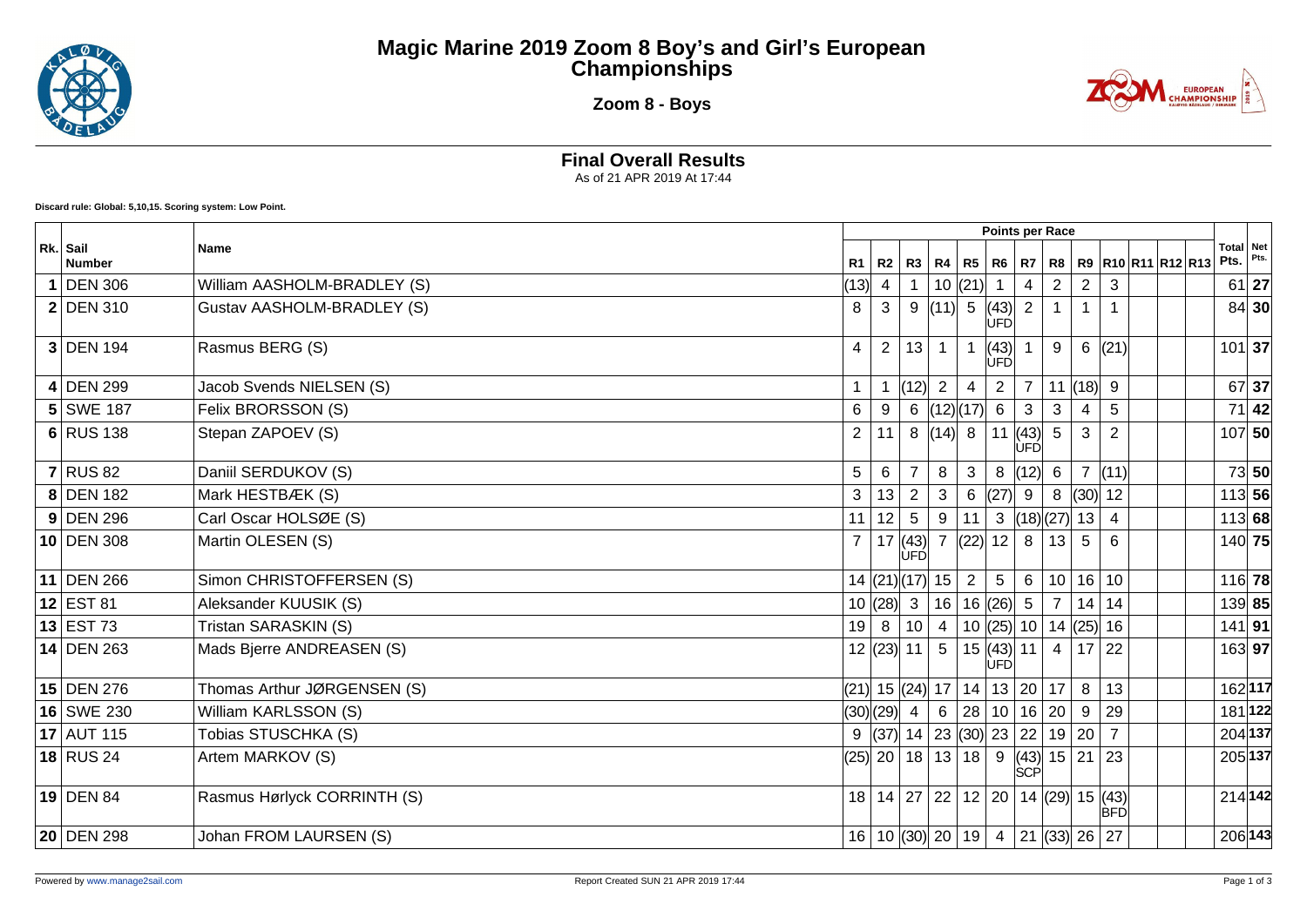

## **Magic Marine 2019 Zoom 8 Boy's and Girl's European Championships**

**Zoom 8 - Boys**



**Final Overall Results**

As of 21 APR 2019 At 17:44

|                           |                                 |     |                    |                                                                                                    |                |      |      |                |            |                             | Points per Race   |         |  |  |  |
|---------------------------|---------------------------------|-----|--------------------|----------------------------------------------------------------------------------------------------|----------------|------|------|----------------|------------|-----------------------------|-------------------|---------|--|--|--|
| Rk. Sail<br><b>Number</b> | Name                            |     |                    | R1   R2   R3   R4   R5   R6   R7                                                                   |                |      |      |                |            | R8   R9  R10  R11  R12  R13 | Total Net<br>Pts. | Pts.    |  |  |  |
| 21 AUT 88                 | Michael RATHMANN (S)            | ÙFD | (43) (33)  20   31 |                                                                                                    | $\overline{7}$ |      |      | 19 25 16 12 17 |            |                             | 223 147           |         |  |  |  |
| 22 SWE 201                | Wilhelm ENJIN (S)               |     |                    | 20   26   21   (27)   23   24   15   (28)   10   18                                                |                |      |      |                |            |                             | 212 157           |         |  |  |  |
| 23 DEN 275                | Tobias van der LEEDEN (S)       |     | 15 31              | $\boxed{26}\boxed{21}\boxed{13}\boxed{7}\boxed{27}\boxed{24}\boxed{(32)}\boxed{(35)}$              |                |      |      |                |            |                             | 231 164           |         |  |  |  |
| $24$ AUT 120              | Florian EIGENSTUHLER (S)        | 24  | $\overline{7}$     | 19 (36) 25   16 (34) 25   19   30                                                                  |                |      |      |                |            |                             | 235 165           |         |  |  |  |
| 25 DEN 114                | Casper FINK (S)                 | ÙFĎ |                    | (43) 16 22 18 (32) 14 26 23 31 20                                                                  |                |      |      |                |            |                             | 245 170           |         |  |  |  |
| 26 FIN 377                | Aarni MARKKANEN (S)             |     |                    | 17 24 16 19 33 43 17 21 34 25                                                                      |                | UFD  |      |                |            |                             | 249 172           |         |  |  |  |
| $27$ EST 36               | Henry-Mark ANDRESSON (S)        | 32  | $5\overline{)}$    | $\vert$ 23 $\vert$ (43) $\vert$ 39 $\vert$ (43) $\vert$ 28 $\vert$ 22 $\vert$ 11 $\vert$ 19<br>SCP |                | lùFĎ |      |                |            |                             | 265 179           |         |  |  |  |
| <b>28 AUT 89</b>          | Gregor PALLESCHITZ (S)          |     |                    | 22 (30) 15 24 20 30 23 (37) 24 26                                                                  |                |      |      |                |            |                             | 251 184           |         |  |  |  |
| 29 DEN 297                | Asger MAAR (S)                  | ÙFĎ |                    | (43)  19   32   30   34   22  (43)  12   22   15                                                   |                |      | lùFÓ |                |            |                             | 272 186           |         |  |  |  |
| 30 DEN 307                | Mads SØNDERGAARD (S)            |     |                    | 31   34   28   (35)   26   15   19   18   (37)   28                                                |                |      |      |                |            |                             |                   | 271 199 |  |  |  |
| 31 DEN 238                | Mathias Daniel Arias MADSEN (S) | ÙFĎ | (43)(35)3433       |                                                                                                    | 9              | 21   |      | 35 31 29 8     |            |                             | 278 200           |         |  |  |  |
| 32 DEN 277                | Mathias MALTHE MADSEN (S)       |     |                    | 28 25 25 26 27 17 30 32 (38)(43)                                                                   |                |      |      |                | <b>DSÓ</b> |                             | 291210            |         |  |  |  |
| $33$ AUT 119              | Lukas EIGENSTUHLER (S)          | ÙFĎ |                    | $(43)$   27   29   25   31   31   13   (38)  23   34                                               |                |      |      |                |            |                             | 294 213           |         |  |  |  |
| 34 DEN 201                | Andreas HOFFMANN-PETERSEN (S)   |     |                    | 27 18 31 28 36 43 37 30 33 24                                                                      |                | lùFĎ |      |                |            |                             | 307 227           |         |  |  |  |
| 35 RUS 1131               | Ivanov NIKITA (S)               |     |                    | 26 (43) 36 (43) 24 34 24 26 28 32                                                                  |                |      |      |                |            |                             | 316 230           |         |  |  |  |
| 36 EST 83                 | Henry RAUNISTE (S)              | UFD |                    | $(43)$   22   38 $(39)$   29   32   32   36   27   33                                              |                |      |      |                |            |                             | 331 249           |         |  |  |  |
| $37$ AUT 83               | Dario Ruben PREMINGER (S)       |     |                    | 23   36   33   32   37   18   36   39   (40)   (40)                                                |                |      |      |                |            |                             | 334 254           |         |  |  |  |
| 38 AUT 101                | Maximilian WILHELM (S)          |     |                    | 29 32 (39) 38 35 29 29 34 36 (39)                                                                  |                |      |      |                |            |                             | 340 262           |         |  |  |  |
| 39 DEN 221                | Otto SCHNUCHEL (S)              |     |                    | 34 $ (39)$ 35 $ 29 (40)$ 28 $ 33 35 39 38$                                                         |                |      |      |                |            |                             | 350 271           |         |  |  |  |